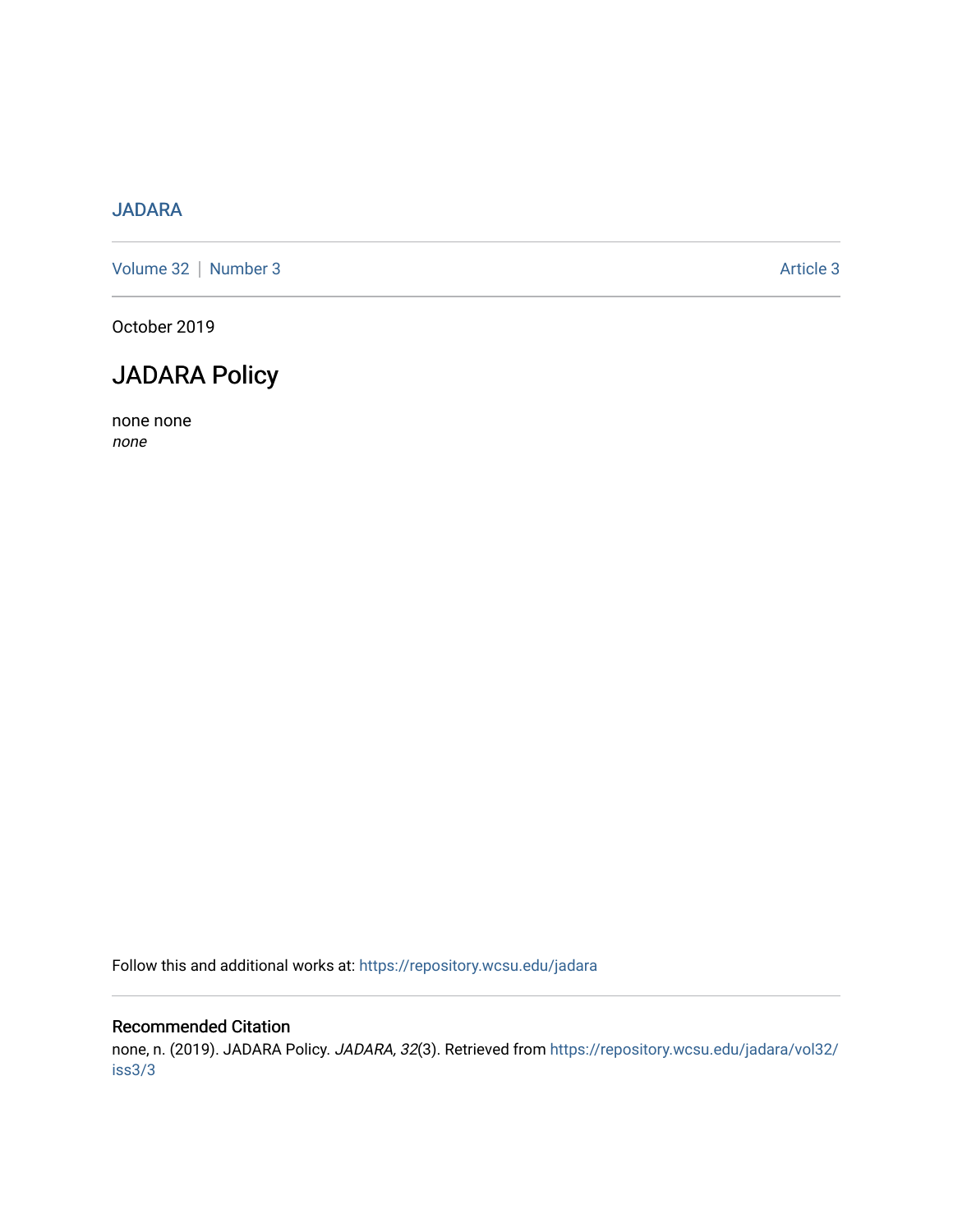# JADARA

## A Journal for

## Professionals

### Networking for Excellence in

## Service Delivery with

## Individuals who are Deaf

#### or Hard of Hearing

#### Editor

Randolph L. Mowry New York University

#### Associate Editor

Gerard G. Walter National Technical Institute for the Deaf

#### Editorial Review Board

| Nancy Eldredge                 | <b>Russell Rosen</b>                         |
|--------------------------------|----------------------------------------------|
| private practice, Tuscon AZ    | Columbia University                          |
| <b>Yvette Getch</b>            | John Schroedel                               |
| University of Georgia          | University of Arkansas                       |
| Irene Leigh                    | Myra Taff-Watson                             |
| <b>Gallaudet University</b>    | University of Arkansas at Little Rock        |
| Carlotta Lockmiller            | <b>Raymond Trybus</b>                        |
| <b>East Central University</b> | California School of Professional Psychology |
| Greg Long                      | McCay Vernon                                 |
| Northern Illinois University   | private practice, South PonteVedra Beach FL  |
| Nancy Long                     | Amatzia Weisel                               |
| Northern Illinois University   | <b>Tel-Aviv University</b>                   |
|                                |                                              |

©byADARA1999

| <b>VOLUME 32</b> | <b>NUMBER 3</b> | SUMMER 1999 |
|------------------|-----------------|-------------|
|                  |                 |             |

#### Published by WestCollections: digitalcommons@wcsu, 1999

#### 1

 $\bullet$ 

ISSN 0899-9228